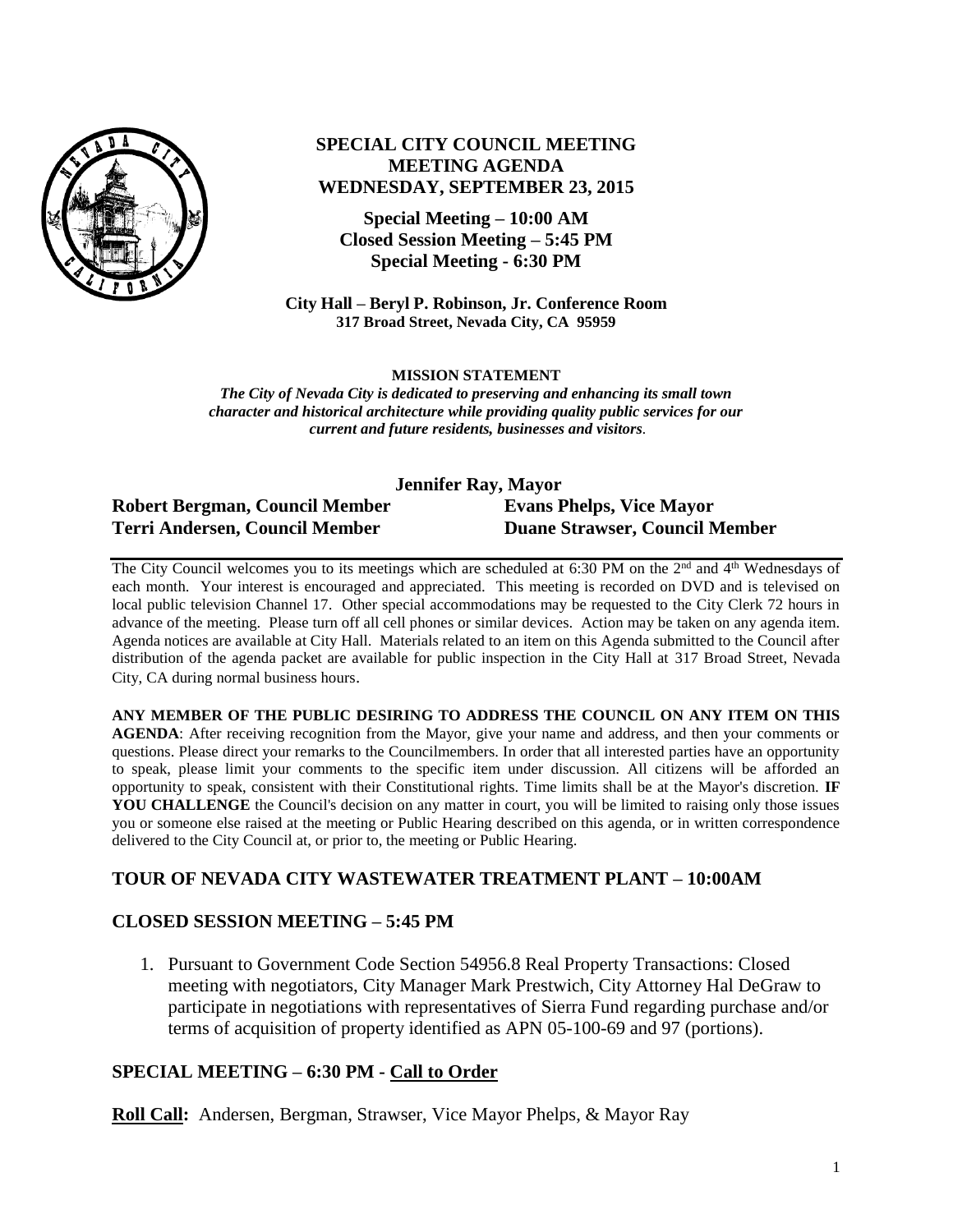## **PLEDGE OF ALLEGIANCE**

### **PROCLAMATION:**

### **PRESENTATION:**

### **BUSINESS FROM THE FLOOR**

#### **1. PUBLIC COMMENT**

Under Government Code Section 54954.3, members of the public are entitled to address the City Council concerning any item within the Nevada City Council's subject matter jurisdiction. Comments on items NOT ON THE AGENDA are welcome at this time. Normally, public comments are limited to no more than three minutes each. **Except for certain specific exceptions, the City Council is prohibited from discussing or taking action on any item not appearing on the posted agenda.**

#### **2. COUNCIL MEMBERS REQUESTED ITEMS AND COMMITTEE REPORTS:**

### **3. CONSENT ITEMS:**

All matters listed under the Consent Calendar are to be considered routine by the City Council and will be enacted by one motion in the form listed. There will be no separate discussion of these items unless, before the City Council votes on the motion to adopt, members of the Council, City staff or the public request specific items to be removed from the Consent Calendar for separate discussion and action.

- **A. Subject:** Notice of Completion for the Washington County Water District Water Meter Installation Project **Recommendation:** Pass Resolution 2015-XX Approving a Notice of Completion for the Installation of Water Meters for the Washington County Water District and Authorize Mayor to Sign.
- **B. Subject:** Notice of Completion for the New Water Line Project on Prospect and Clay Streets from Adam Street to Nile Street **Recommendation:** Pass Resolution 2015-XX Approving a Notice of Completion for the New Water Line on Prospect and Clay Streets and Authorize Mayor to Sign.

### **4. APPROVAL OF ACTION MINUTES:**

**A.** City Council Meeting – September 9, 2015

### **5. DEPARTMENT REQUESTED ACTION ITEMS AND UPDATE REPORTS:**

**6. PUBLIC HEARINGS:**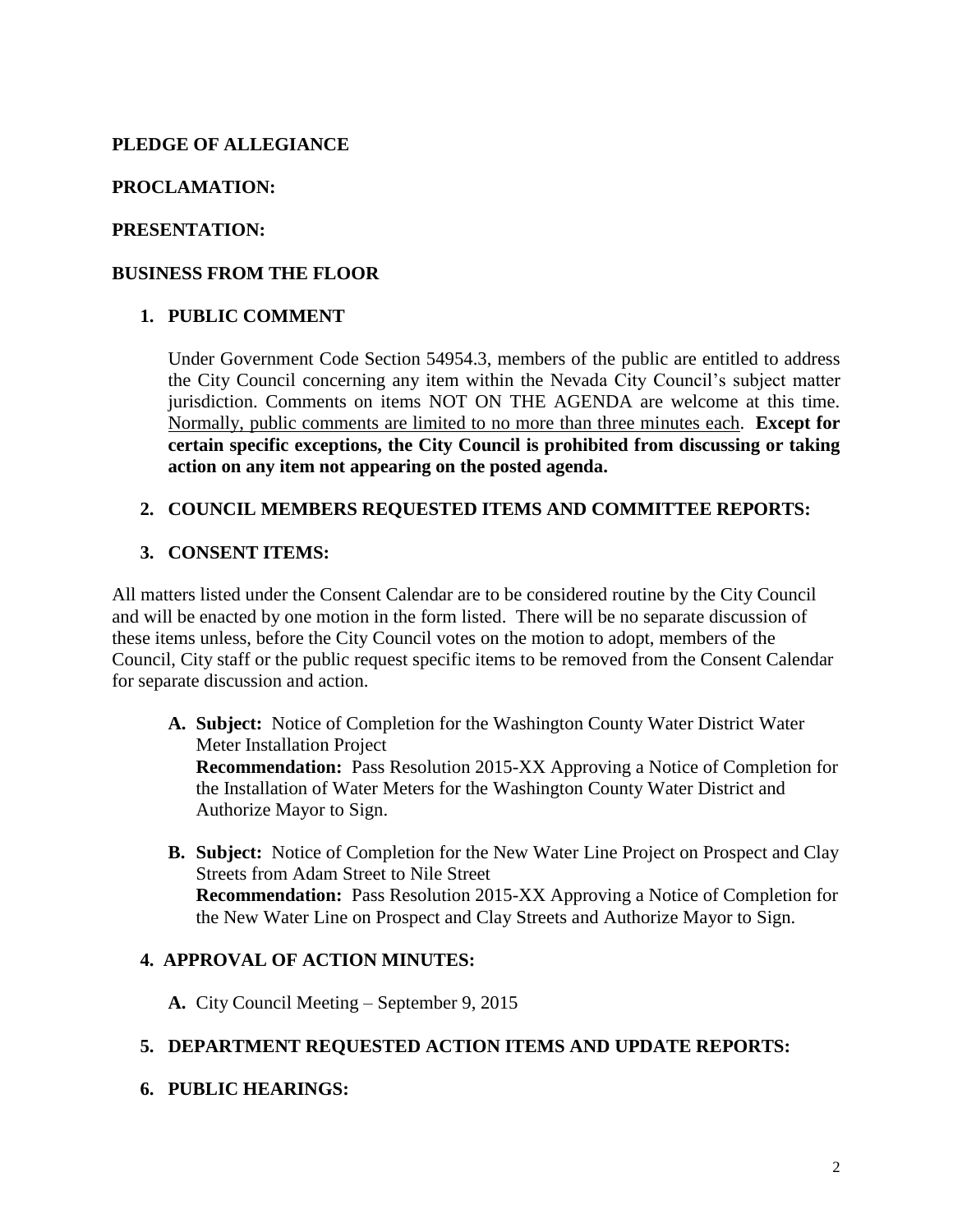# **7. OLD BUSINESS:**

### **8. NEW BUSINESS:**

- **A. Subject:** An Ordinance of the City of Nevada City adding Chapter 15.06 to Title 15 of the Nevada City Municipal Code Relating to Expedited and Streamlined Permitting Procedures for Small Residential Rooftop Solar Energy Systems **Recommendation:** Hold hearing, waive reading of entire ordinance, and approve first reading for adoption.
- **B. Subject:** Establishment of Nevada City Economic Development Fund **Recommendation:** Pass Resolution 2015-XX establishing the Nevada City Economic Development Fund in the amount of \$100,000 to support programs and projects benefitting the City's long-term economic development goals.
- **C. Subject:** Introduction of Community and Economic Support Program **Recommendation:** Review and provide direction to the City Manager
- **D. Subject:** Authorize City Matching Funds for U.S. Department of Commerce Economic Development Administration (EDA) Regional Innovation Strategies Grant Application **Recommendation:** Pass Resolution 2015-XX authorizing \$50,000 from the Nevada

City Economic Development Fund as matching grant funds toward a \$500,000 U.S. Department of Commerce Economic Development Administration (EDA) Regional Innovation Strategies Grant Application to accelerate launch of the Sierra Digital Media Campus.

## **9. CORRESPONDENCE:**

## **10. ANNOUNCEMENTS:**

## **11. CITY MANAGER'S REPORT:**

- Scheduled October 14, 2015 Council Meeting

## **12. ADJOURNMENT**

#### **Certification of Posting of Agenda**

I, Mark Prestwich, City Manager for the City of Nevada City, declare that the foregoing agenda for the September 23, 2015 Special Meeting of the Nevada City City Council was posted September 21, 2015 at the office of the City of Nevada City (City Hall). The agenda is also posted on the City's websit[e www.nevadacityca.gov.](http://www.nevadacityca.gov/)

Signed this September 21, 2015 at Nevada City, California

\_\_\_\_\_\_\_\_\_\_\_\_\_\_\_\_\_\_\_\_\_\_\_\_\_\_\_\_\_\_\_\_\_\_, Mark Prestwich, City Manager

**\_\_\_\_\_\_\_\_\_\_\_\_\_\_\_\_\_\_\_\_\_\_\_\_\_\_\_\_\_\_\_\_\_\_\_\_\_\_\_\_\_\_\_\_\_\_\_\_\_\_\_\_\_\_\_\_\_\_\_\_\_\_\_\_\_\_\_\_\_\_\_\_\_\_\_\_\_\_\_\_\_\_\_\_\_\_\_\_\_\_**